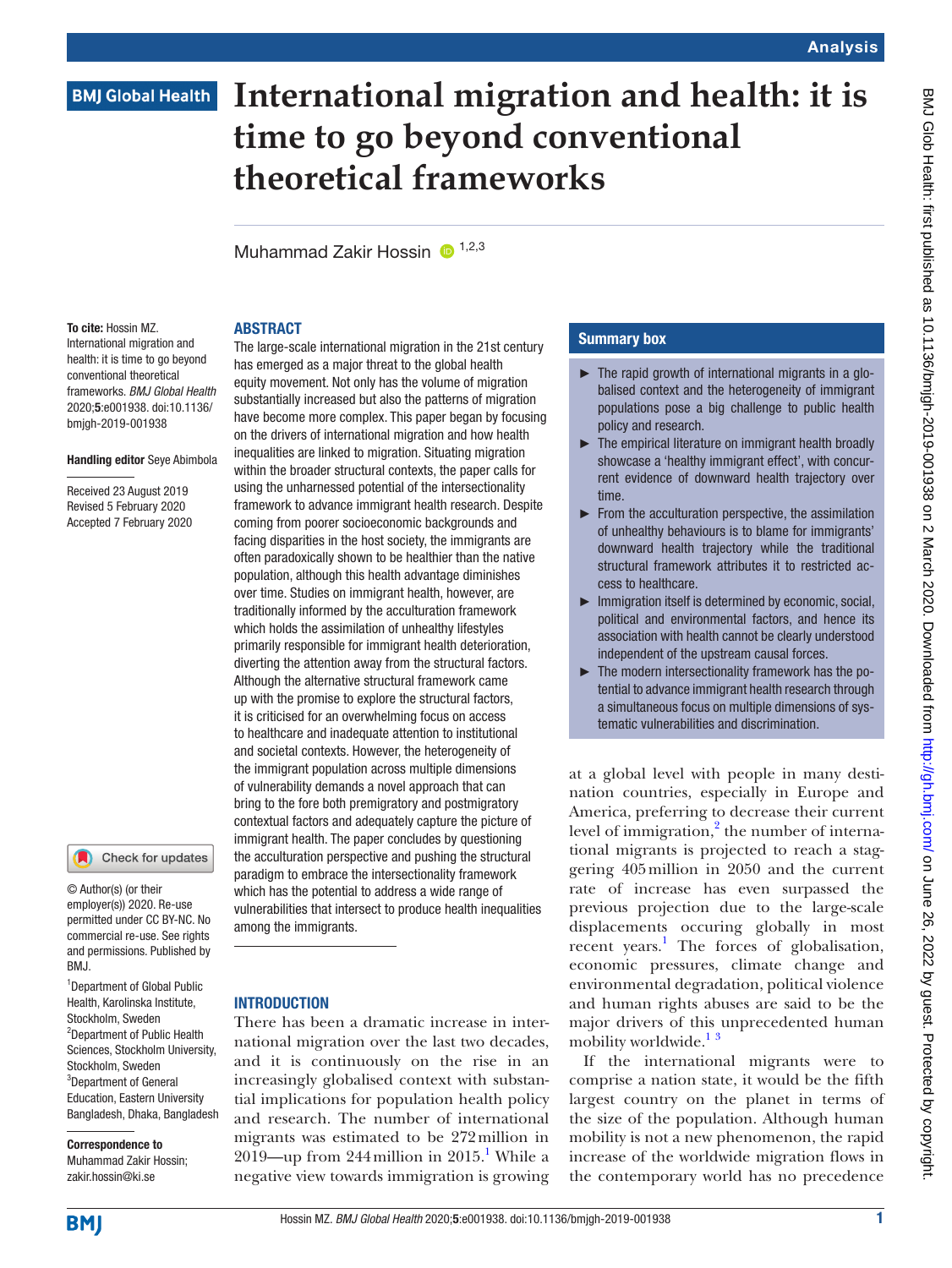in human history. Not only the migration flows that have substantially gone upward but also the patterns of migration have themselves become more complex and diversified over time, necessitating an increased attention to the determinants of migration.

While the lives of the immigrants are shaped by social, economic and political structures, policies and institutions in their homelands, they experience new sociopolitical and economic conditions in the countries of destination where they live under discriminatory policies and often lack access to critical health resources.<sup>4</sup> Migration is thus accompanied by enormous consequences on the daily lives of the people who migrate and is often shown to be negatively associated with adverse health risks and outcomes.[5 6](#page-5-4) However, most studies examining the association between migration and health tend to overlook the immigrants' migratory experiences and background circumstances from the country of origin.<sup>[7](#page-5-5)</sup> This is a serious cause for concern since any association between a postmigration experience and health might theoretically be confounded by the events experienced prior to or during migration. Drawing on existing literature, the current paper aims to:

- ► Provide an overview of the major forces that drive the cross-border population movements and how health inequalities are shaped by the structural processes of immigration and marginalisation.
- Present a critique of the two theoretical frameworks that are commonly used to explain the health status of immigrant populations: the cultural framework and the structural framework.
- ► Highlight the potential of the intersectionality framework to better document and understand immigrant health.

#### WHAT DRIVES MIGRATION INTERNATIONALLY?

The dynamics of population movements are quite complex and varied. The key issues are whether such movements are internal displacements or cross-border movements, whether the decision to migrate is forced or voluntary and whether migration takes the form of temporary, circular or permanent movements.<sup>[8](#page-5-6)</sup> Whatever the type of migration is, the core choice involves calculating the risks and benefits of moving versus staying and the ultimate decision to move may be influenced by a wide range of economic, social, demographic, political and environmental factors which include improving income and standards of living, pursuing quality education, getting reunited with family members, escaping political persecution and getting rid of environmental threats. None of these factors, however, act in isolation; they tend to operate in combination with each other. Also, the effects of these factors on migration are likely to be confounded by the migrant's personal circumstances such as class, ethnicity, religion, language, cost of moving, social networks and the immigration laws.<sup>910</sup>

As migration has emerged as a global phenomenon at the turn of the 21st century, globalisation provides the key context for understanding the international migration flows. While globalisation is said to be positively associated with overall economic development further bringing with it a variety of social, political and health benefits, $11$  the benefits are disproportionately distributed across national borders. This 'asymmetrical' character of contemporary globalisation exacerbates social and economic inequities both between and within countries.<sup>12</sup> International migration can be seen as a reflection of global inequalities between countries. To the extent that migration is primarily driven by economic incentives, global income inequality serves as a major 'push factor' that motivates people to emigrate in order to look for opportunities elsewhere. As Black and colleagues $13$ have so aptly put it: 'International migration is a powerful symbol of global inequality, whether in terms of wages, labour market opportunities, or lifestyles. Millions of workers and their families move each year across borders and across continents, seeking to reduce what they see as the gap between their own position and that of people in other, wealthier, places.' Today, globalisation has made international transportation and communication much faster and easier than ever before. As a result, not only has the scale of international migration accelerated but also the character of migration flows has altered substantially—from the typically permanent migrations of the past to the circular or temporary migrations in current  $times$ <sup>[14 15](#page-5-11)</sup>

In concert with the accelerating pace of globalisation processes, climate change or environmental degradation has emerged as a leading trigger factor of migration in recent times and is predicted to give rise to even greater population movements in the coming years. By the middle of the current century, the number of environmental migrants, both internally displaced and international, is estimated to reach as high as  $250$  million,<sup>[8](#page-5-6)</sup> a figure which outnumbers the current stock of international migrants. Throughout human history, migration has always been an important adaptation strategy in response to adverse environmental conditions. Whereas the internally displaced people constituted the vast majority of environmental migrants in the past, the volume of international movements is of increasing significance.<sup>16</sup> Moreover, in contrast to the historical experience of mass displacements resulting from natural environmental disasters, today the world has started witnessing a new trend of population movements due to human-induced climate change. Global warming and its inevitable product—the rise of sea levels—is the predominant feature of this climate change which is primarily driven by human-generated emissions of greenhouse gases. However, climate change itself may rarely be directly linked to international displacements but is likely to exacerbate the existing vulnerabilities and generate slow onset environmental effects (eg, drought, rising sea levels, land degradation) which in turn may affect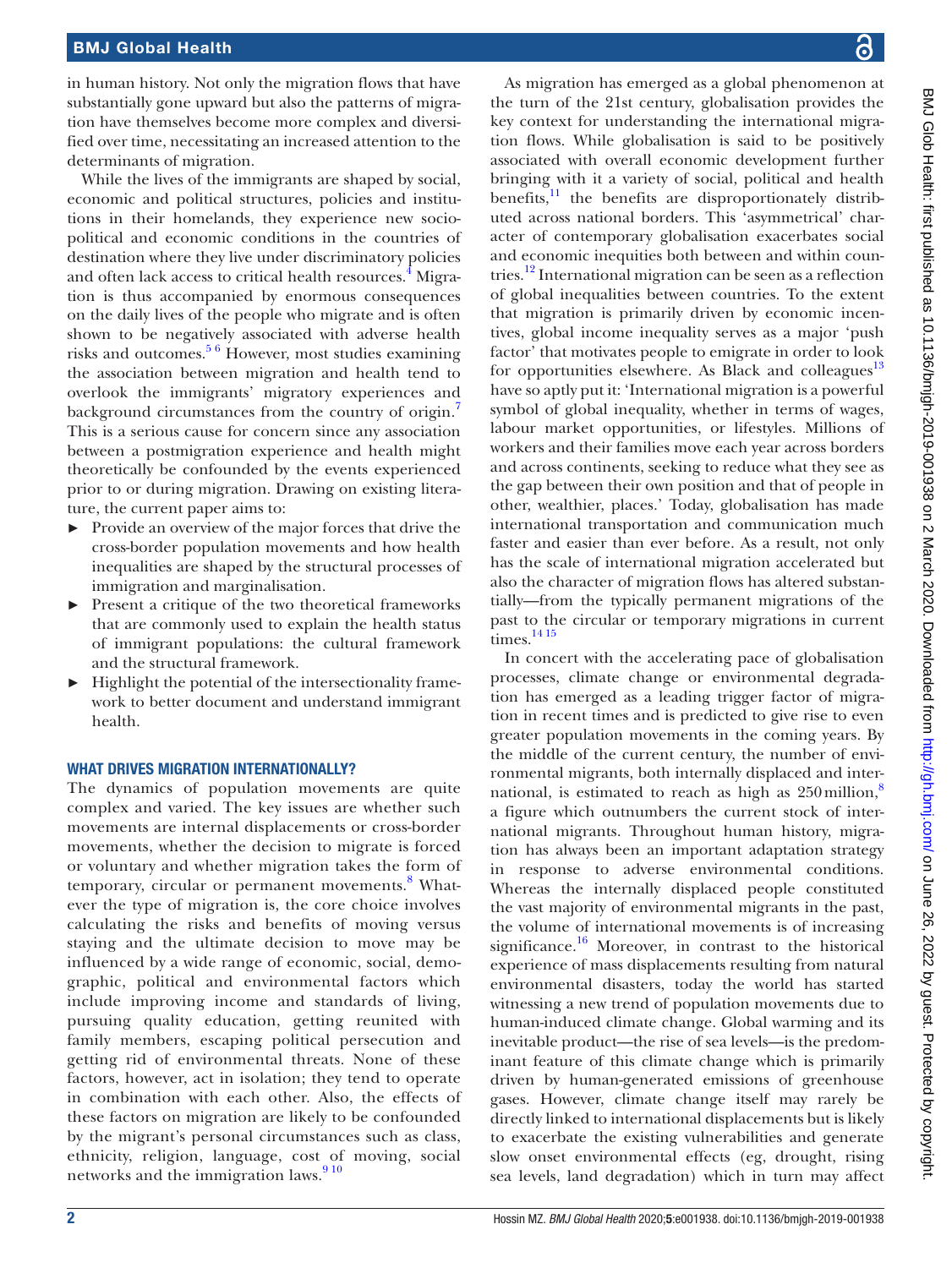the livelihoods of people, their migration behaviour and health and well-being. $\frac{8}{3}$ 

#### Immigration, 'othering' and health inequalities

'Othering' is a process that effectively sets up a distance between 'us' and 'them' and the individuals positioned as the 'other' experience this as a 'process of marginalisation, disempowerment and social exclusion'.<sup>17</sup> Viruell-Fuentes $^{18}$  points to the potential pathways through which 'othering' might affect the health of the immigrants and their descendants. Viruell-Fuentes argues that 'othering' is a function of structural racism and as such contributes to the shaping of the ethnic/racial status of the immigrants. This in turn influences the more proximate pathways to health including stress, fear, experience of prejudice and violence, access to healthcare, safe work and housing. Consequently, the immigrants are more likely to be unemployed, work in low paid jobs, end up in low status neighbourhoods and report poorer health than the native population.<sup>5</sup>

While all migrants might be the victims of the 'othering' process, the forced migrants such as the refugees, asylum seekers and irregular migrants are more likely to experi-ence it than voluntary migrants. Grove and Zwi<sup>[17](#page-5-13)</sup> highlighted how the forced migrants are constructed as the 'other' in their place of destination and are systematically set apart from the mainstream society. Forced migrants typically flee away from countries where access to healthcare is limited and exposure to ill-health is substantial. Each stage of the journey of forced migrants—predeparture, travel, arrival and return—is accompanied by health hazards. Their journey to the host country is often dangerously prolonged and marked by an ongoing fear of uncertainty, anxiety, insecurity, separation from family, exploitation, lack of food and shelter, sexual abuse, violence, injury and even deaths. $19$  These prior exposures of the migrants are further exacerbated by the process of 'othering' and have profound implications for immigrant health and well-being.

Refugees and asylum-seekers are rarely perceived as the carriers of skills and capacities to the new society; they are rather perceived as a threat to national security and 'vectors of infectious diseases' which in turn leads to a focus on the protection from the refugees instead of protection of the refugees. This is clearly reflected in the complex security measures including heightened level of frontier control, restricted visas, screening, deterring, detention and so forth.<sup>17</sup> Even when the migrants are welcomed, the fear of repatriation and concerns about future safety and security persist. Empirical evidence suggests that the sustained periods of severe stress before, during and after the migration leads to the development of mental illnesses including depression and post-traumatic stress disorders.<sup>[5](#page-5-4)</sup> This is particularly problematic for the undocumented migrants who remain excluded from the health, welfare and social services for a prolonged period of time. Moreover, the vulnerability

to illness due to the structural process of 'othering' may be further compounded by the background characteristics of the migrants (eg, gender, age, disability status, class, geography and religion), putting certain groups of migrants at greater risks than others.<sup>3</sup>

Majority of the existing body of literature linking migration to health lend support to the so-called 'healthy immigrant effect' hypothesis which postulates that the health of immigrants is significantly better in comparison with their native counterparts in terms of mortality, chronic diseases and mental health outcomes.<sup>[6 20–29](#page-5-16)</sup> Such a pattern of health appears to be paradoxical given the relatively poor socioeconomic background of the immigrants as well as the socioeconomic disparities they face in the receiving country. The healthy migrant effect is typically attributed to the process of selective out-migration (ie, only the healthier people are led to migrate).  $22\frac{23\frac{30}{2}}{24}$  A further hypothesis proposed to explain the lower mortality among immigrants underlies the concept of 'salmon bias' which suggests that the socio-economically unsuccessful immigrants with a higher risk of mortality have a tendency to return to their home country, leading to an underestimation of migrant mortality in the host country. $31-33$  The reported health advantage of the immigrants, however, does not usually persist over time. Several studies, for instance, indicate that the immigrants living for several years in the host country have worse health than the newly arrived immigrants or the native population, implying an erosion of immigrant health over time and across generations.<sup>20</sup> <sup>25-28</sup> <sup>34</sup>

#### Traditional theoretical approaches to immigrant **HEALTH**

#### The cultural framework

While the literature provides evidence in support of an initial healthy effect and a subsequent decline in health, the mechanisms underlying this health transition are still poorly understood. The most dominant explanation typically comes from the cultural framework that views culture as the primary determinant of individual level health behaviours. According to this view, culture impinges on health outcomes via influencing social networks and individual health behaviours (eg, smoking, drinking, calorie-dense diet and less physical activity). As the immigrants arrive in a new society, they abandon the cultural practices of their country of origin and quickly adapt to those from the host country, leading to a progressive deterioration of their health status. $35$  Central to the cultural explanation is the concept of acculturation, an individual level process in which immigrants take on the culture and habits of the mainstream population. To the extent that this process influences health risk behaviours, acculturation is negatively associated with health.<sup>4</sup>

The acculturation approach is often critiqued to be empirically deficit since it loosely defines and operationalises the variables of culture. Also, it holds an ethnocentric view by assuming a mainstream culture toward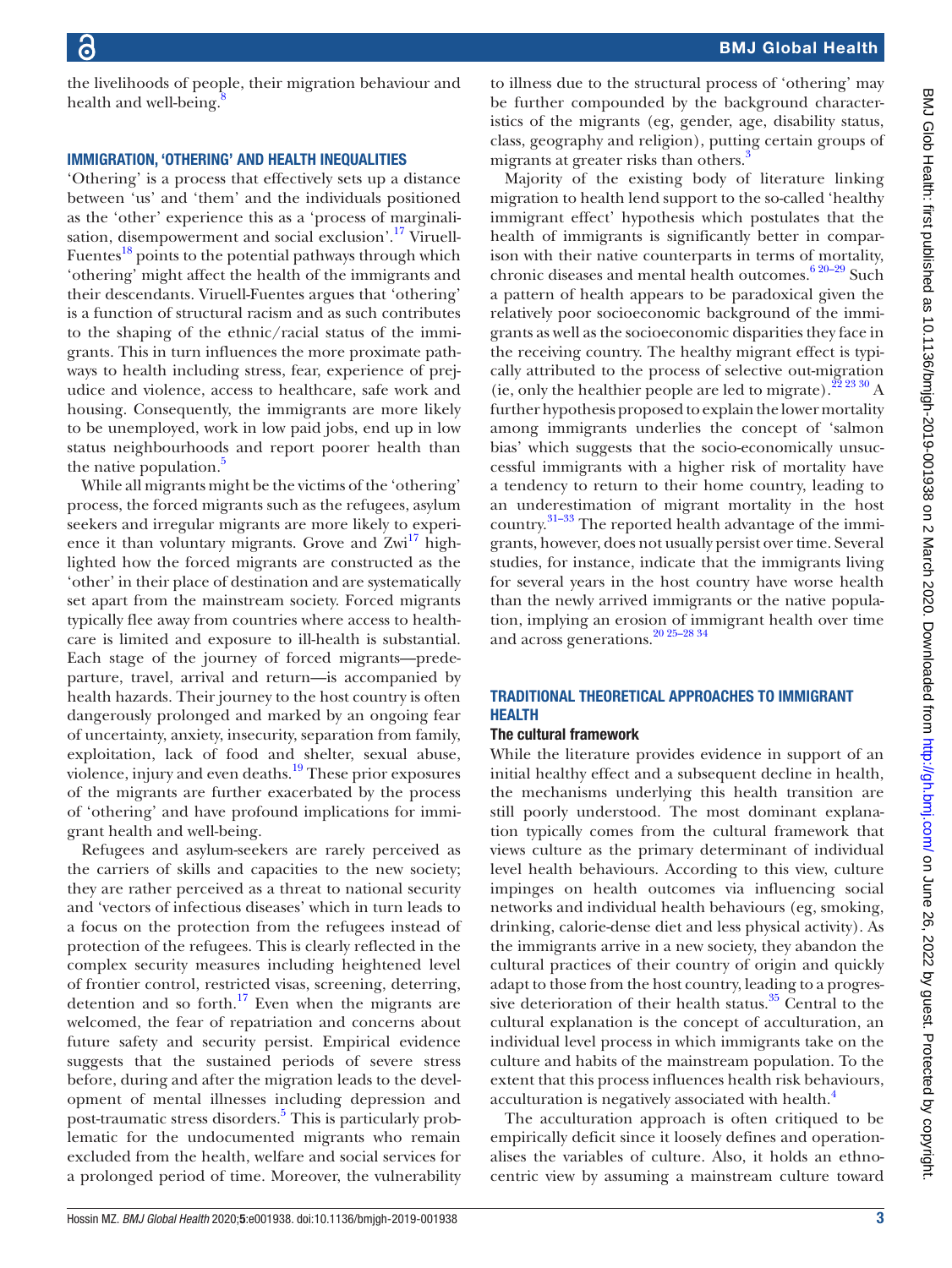which the immigrants or minority groups are presumed to be acculturating.<sup>[4](#page-5-3)</sup> Moreover, a core criticism against the acculturation model is that it takes a victim-blaming approach by putting the onus on the individuals. In this approach, culture is seen to be embedded within the individual rather than a socially constructed system<sup>18</sup> and hence, the responsibility of adopting healthy cultural practices lies with the individual. Studies based on the acculturation framework, therefore, divert the attention from the structural factors, for example, access to healthcare and differences in labour markets, and obscures the role these factors play in the unequal distribution of health outcomes among the immigrants.

#### The structural framework

There has increasingly been a shift in focus from the popular acculturation framework to a structural framework that aims to consider the role of macro level social forces in producing and reproducing health inequalities among the immigrants. Current research using this framework tends to focus on access to healthcare or the barriers to accessing healthcare and on health outcomes directly linked to migration status or the living and working conditions of the immigrants. Access to healthcare has been the most common structural factor explored in the literature, $36-38$  although access is considered to be a downstream product of a wider sphere of upstream structural conditions.<sup>4 39</sup> The exploration of other institutional and social contexts is relatively limited and mostly concerns the circumstances in the host society (eg, racial discrimination, $40$  lack of legal status $41$  and workplace issues<sup>42</sup>), while the country-of-origin circumstances are often overlooked. Only a few studies have attempted to explicitly assess the role of the premigratory conditions in the postmigration health trajectories[.7 34 43](#page-5-5) Based on panel data from 19 European countries, the study by Bousmah and colleagues $34$  reveals that while the health of the native and foreign-born populations converges over time, there is substantial effect heterogeneity depending on the wealth of the countries of birth. Corroborating this finding, an American study concludes that the level of income inequality at the place of birth negatively affects postmigration health trajectories independent of the national income and life expectancy at the countries of origin.[7](#page-5-5)

#### Modern theoretical approaches to immigrant health The social determinants of health framework

The social determinants of health (SDH) approach shifts the focus from the downstream factors to the more upstream 'causes of the causes' in the causal pathways influencing health. $39\frac{44}{1}$  Some scholars are arguing for using the untapped potential of the structural framework within the SDH framework that acknowledges the role of social and policy-related factors in shaping individuals' lives and how these factors operate to exclude certain groups and communities not only from medical care but

also from various health promoting resources.<sup>445</sup> Although the WHO-led SDH agenda is an important development to this end, $46\frac{47}{11}$  it does not specifically identify migration as a social determinant of health and is criticised for its overwhelming priority on the 'health gradient' in relation to socioeconomic class at the expense of migration, ethnicity and other categorical determinants of 'health gaps'[.48](#page-6-6) However, migration itself serves as a major source of social stratification and substantially contributes to the patterning of health inequalities by influencing other spheres of social life. In the SDH framework, migration is viewed as both a consequence of social determinants such as poverty, unemployment, living conditions and access to social services and a powerful social determinant affecting all of these areas.<sup>4</sup> Positioning immigration as a key social determinant of health, the SDH approach seeks to explain the health outcomes of immigrants as a function of their social contexts in which they 'are born, grow, live, work and age'[.46](#page-6-5)

#### The intersectionality framework

Intersectionality is a powerful theoretical approach that aligns itself with the structural/SDH framework and offers important insights into the social structures of power and exclusionary practices. Since the conventional structural and cultural frameworks have limited utility in explaining the multifactorial health disadvantages in the immigrants, intersectionality is now acknowledged as an alternative theoretical perspective that can bring to the fore both premigration and postmigration contextual factors complicating the picture of immigrant health. Originated from black feminist and critical race thoughts,  $49\frac{50}{6}$  intersectionality has the goal to empower those who are multiply marginalised. Kimberle Crenshaw, a legal scholar and black feminist theorist, is credited with having introduced the term 'intersectionality' in her groundbreaking work in 1989. $^{49}$  Since then, it has travelled a long way from a theory into an analytical tool and from the feminist literature to a variety of academic disciplines including social, behavioural and health sciences.<sup>51</sup> Crenshaw contended that the single-axis analysis on the basis of sex alone or race alone obscures the multiple dimensions of discrimination and violence experienced by the women of colour<sup>49 52</sup>—an argument that serves as the core spirit of intersectionality theory.

Although intersectionality has become a buzzword, there is still a lack of consensus on what might be regarded as an intersectional approach to research. A working definition recently proposed by Else-Quest and Hyde $53$  identified three essential elements of intersectionality: (1) Individuals are characterised by multiple socially constructed categories including gender, race, social class, immigration and these social categories are intertwined. (2) Membership in any of the social categories is linked to power and inequality. (3) Social categories are characteristics of the individuals as well as of the social contexts and as such their meanings are fluid and dynamic. In order for any study to qualify as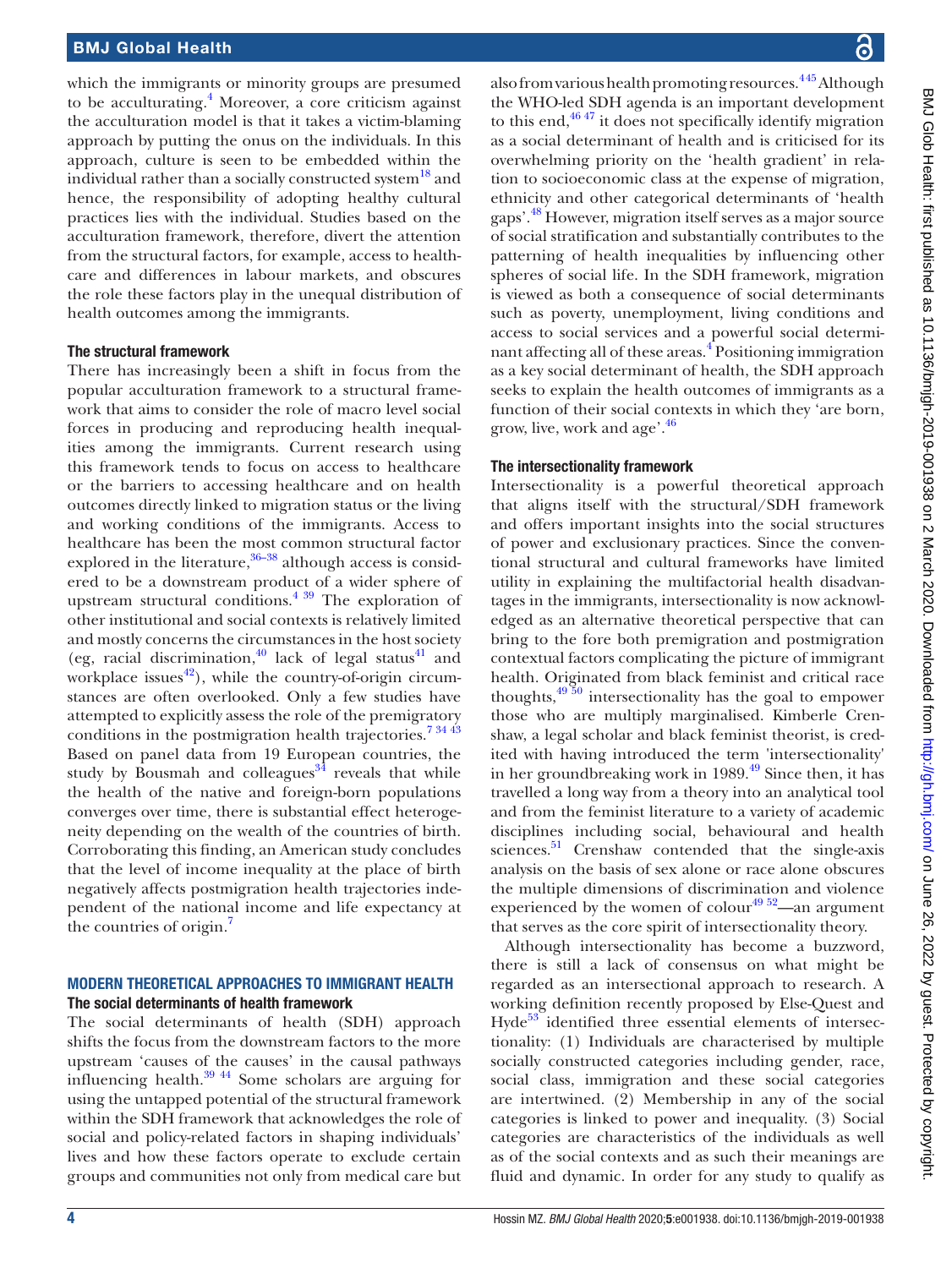intersectional, it is not enough to merely test interactions between different social strata. $54$  An intersectionalitymotivated study must pay attention to the structures of power, privilege and oppression (eg, sexism, racism and classism) that shape the social experiences of people with different intersectional identities.

Nowadays, there has been a growing interest in the application of the intersectionality scholarship to the investigation of health inequalities. Whereas intersectionality as a framework has gained prominence in qualitative research, suitable methodological strategies in quantitative research have only recently begun to emerge keeping pace with the theoretical advance.<sup>[54–60](#page-6-10)</sup> Two methodological approaches can be distinguished in the intersectional quantitative literature: the fixed effects approach and the Multilevel Analysis of Individual Heterogeneity and Discriminatory Accuracy  $(MAHIDA)$  approach.<sup>61</sup> The conventional fixed effects model examines intersections either by accommodating the additive main effects of the social strata as well as all possible interaction terms<sup>[59](#page-6-12)</sup> or by using cross-classified categories representing intersections between social groups (eg, unemployed foreign-born women).<sup>[62](#page-6-13) 63</sup> This analytical strategy is particularly useful when the dimensions of identity are relatively few. However, as more categories of identity, position and social process are added to the analysis, the number of parameters grows geometrically since the model has to allow all possible combinations of first, second and higher order interaction terms. This inevitably gives rise to a number of methodological concerns regarding model fit and parsimony, reliability of estimates due to low statistical power in some intersectional strata, and the issue of interpretability of the parameters.<sup>[59 60](#page-6-12)</sup>

Most of the limitations associated with the fixed effects approach are effectively handled by a multilevel intersectional approach, termed as MAIHDA, which is a recent methodological innovation<sup>59 60 64</sup> and is hailed as the 'gold standard' for investigating health inequalities at the intersection of multiple social dimensions. $61$  Multilevel modelling is typically used to account for clustering or similarity between individuals, a phenomenon induced by a shared context. The intersectional MAIHDA is a two-level hierarchical model in which the individuals are nested within the macro societal context represented by a matrix of intersectional social strata which is defined by the unique combinations of all social identities or variables considered in the analysis. While the characteristics such as gender, race, class and migration status are modelled as individual-level variables in the fixed effects or the classical multilevel approach, the same variables are explicitly modelled as the properties of the social context in the MAIHDA approach. The practical advantages of the MAIHDA model over the conventional model are that the former adjusts for sample sizes by default and assesses interaction effects, without having to fit any interaction terms, through an estimation of strata-level residuals.<sup>[59 60](#page-6-12)</sup>

An intersectional approach to migrant health does not require an entirely new set of methods. The existing theoretical and methodological tools underpinning the intersectionality framework can be extremely useful in the immigrant health context, particularly to delve deeply into the paradoxical 'healthy immigrant effect' frequently reported in the literature which might be due in part to immigrant heterogeneity that is often unaccounted for. It is evident that the intersectionality framework calls for a thorough and rigorous investigation of the complex interactions between migration status, marginalisation processes and other forms of discrimination in the production of health inequalities. $35$  The plausibility that the effects of migration on health conditions are altered by the effects of other social identities and positions<sup>65</sup> requires an increased attention to the ways in which different axes of social stratification, for example, migration status, gender, race/ethnicity, socioeconomic position, sexual orientation, disability and religion intersect with each other. The demand of a broad intersectional approach to migration is to attend to the hierarchy of social determinants prevailing across the whole migratory trajectory, that is, the determinants originating from the countries of origin, transit and destination. $\frac{66}{60}$  $\frac{66}{60}$  $\frac{66}{60}$ 

#### **CONCLUSIONS**

While the decision of migration is influenced by a complex interlocking of a wide variety of economic, social, political and environmental stressors, there has been a growing awareness to put these factors into the broader context of globalisation and climate change within which international migration now occurs. Globalisation promotes growth and development but at the cost of widening inequalities and environmental deterioration which, in turn, stimulate and sometimes force people to move in search of better life chances and a better living environment. Therefore, the contemporary upsurge in international migration is a visible consequence of globalisation. The interplay between globalisation and environment in combination with the local socio-political contexts has reportedly accelerated this trend in recent times, with human-induced climate change emerging as a dominant factor that is likely to drive population movements in the foreseeable future.

If migration would not impact on health and health inequalities, the growing phenomenon of migration would just be an issue of academic interest without being a genuine cause for public health concern. However, migration does affect health through processes that systematically exacerbate vulnerabilities to health hazards, thereby challenging the global health equity movement. The migrants can actually be a healthier group compared to both the population they join and the population they leave behind, with the exception of the forced migrants. However, the healthy profile of the migrants tends to be offset over time as they settle in the new society.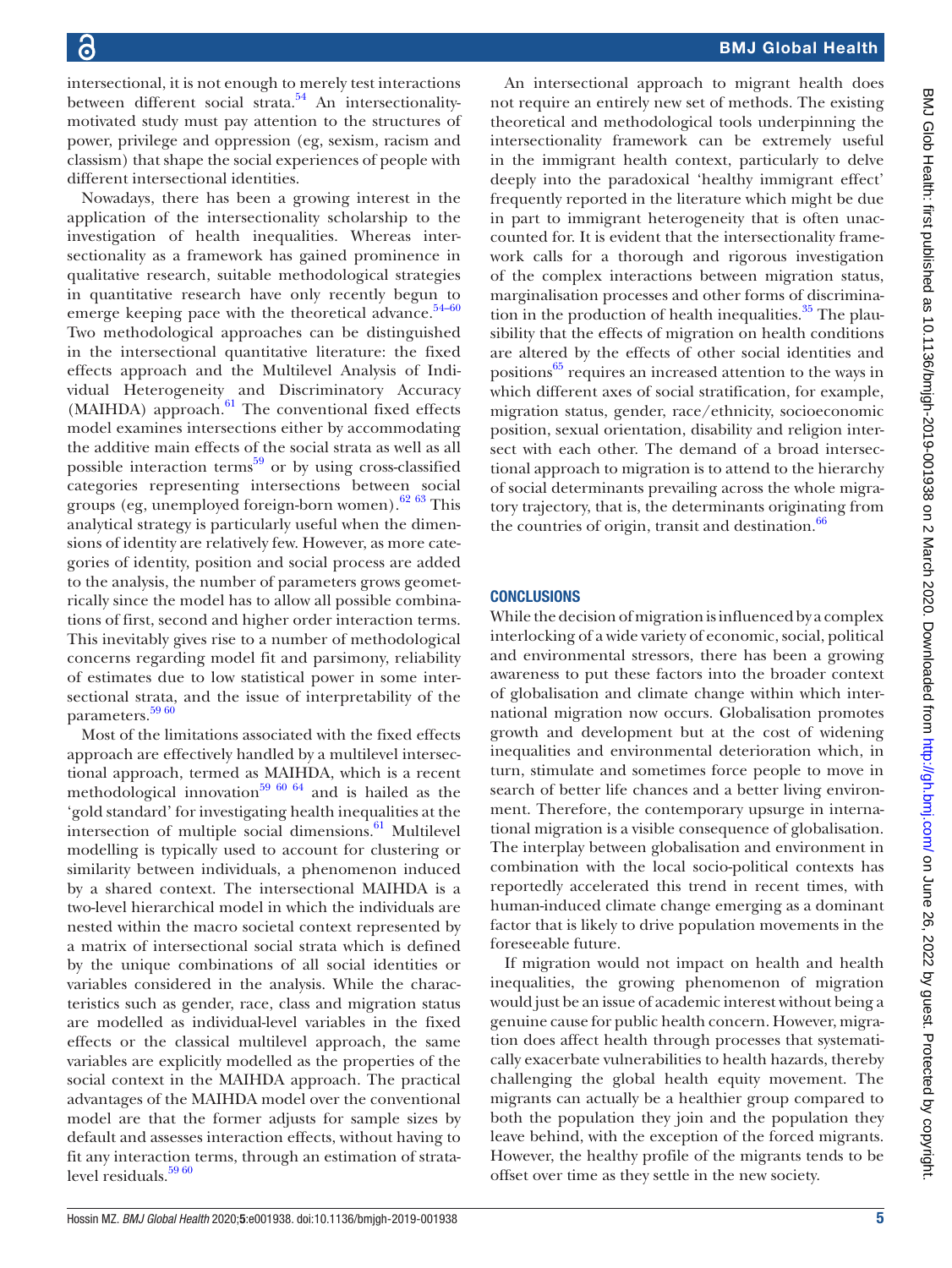In immigrant health research, the hegemonic cultural perspective explains the immigrant health transition as having to do with their acculturating towards the lifestyles and health-risk behaviours of the mainstream population. The acculturation framework, however, ignores the structural factors affecting the social and economic integration of the migrants who are discriminated and marginalised through the process of 'othering'. The structural perspective came up with the promise to explore the structural factors, but a full examination of such factors is currently hampered due to an overwhelming focus on access to healthcare and inadequate attention to institutional and social contexts. In order to do justice to the phenomenon of increasing heterogeneity in the immigrant populations and the complexity of the link between migration and health, the structural paradigm must turn the spotlight on the wider sphere of SDH in which migration needs to be positioned as a social determinant in its own right. The intersectionality framework has the potential to further enrich immigrant health research through greater attention to the upstream causal processes and going beyond the master category of migration status to multi-level social categories that intersect to produce health inequalities.

Acknowledgements This article was produced during the author's stay at Stockholm University in Sweden, thanks to a Swedish Institute scholarship. The author wishes to express sincere gratitude to Dr Karl Gauffin and Dr Andrea Dunlavy at Stockholm University for providing critical feedback on an earlier version of the manuscript. The author also acknowledges the valuable comments received from three anonymous reviewers.

Contributors MZH is the sole author.

Funding The authors have not declared a specific grant for this research from any funding agency in the public, commercial or not-for-profit sectors.

Competing interests None declared.

Patient consent for publication Not required.

Provenance and peer review Not commissioned; externally peer reviewed.

Data availability statement No additional data are available.

Open access This is an open access article distributed in accordance with the Creative Commons Attribution Non Commercial (CC BY-NC 4.0) license, which permits others to distribute, remix, adapt, build upon this work non-commercially, and license their derivative works on different terms, provided the original work is properly cited, appropriate credit is given, any changes made indicated, and the use is non-commercial. See: [http://creativecommons.org/licenses/by-nc/4.0/.](http://creativecommons.org/licenses/by-nc/4.0/)

#### ORCID iD

Muhammad Zakir Hossin <http://orcid.org/0000-0002-9078-419X>

#### <span id="page-5-0"></span>**REFERENCES**

- 1 International Organization for Migration (IOM). World migration report 2020, 2020. Available: [https://publications.iom.int/system/files/pdf/](https://publications.iom.int/system/files/pdf/wmr_2020.pdf) [wmr\\_2020.pdf](https://publications.iom.int/system/files/pdf/wmr_2020.pdf)
- <span id="page-5-1"></span>2 International Organization for Migration (IOM). How the world views migration, 2015. Available: [https://publications.iom.int/system/files/](https://publications.iom.int/system/files/how_the_world_gallup.pdf) [how\\_the\\_world\\_gallup.pdf](https://publications.iom.int/system/files/how_the_world_gallup.pdf)
- <span id="page-5-2"></span>3 International Organization for Migration (IOM), World Health Organization (WHO), United Nations Human Rights (UNHR). International migration, health and human rights, 2013. Available: [https://www.ohchr.org/Documents/Issues/Migration/WHO\\_IOM\\_](https://www.ohchr.org/Documents/Issues/Migration/WHO_IOM_UNOHCHRPublication.pdf) [UNOHCHRPublication.pdf](https://www.ohchr.org/Documents/Issues/Migration/WHO_IOM_UNOHCHRPublication.pdf)
- <span id="page-5-3"></span>4 Castañeda H, Holmes SM, Madrigal DS, *et al*. Immigration as a social determinant of health. *[Annu Rev Public Health](http://dx.doi.org/10.1146/annurev-publhealth-032013-182419)* 2015;36:375–92.
- <span id="page-5-4"></span>5 Hjern A. Migration and public health: health in Sweden: the National public health report 2012. Chapter 13. *[Scand J Public Health](http://dx.doi.org/10.1177/1403494812459610)* 2012;40:255–67.
- <span id="page-5-16"></span>De Maio FG. Immigration as pathogenic: a systematic review of the health of immigrants to Canada. *[Int J Equity Health](http://dx.doi.org/10.1186/1475-9276-9-27)* 2010;9:27.
- <span id="page-5-5"></span>7 Maskileyson D. Health trajectories of immigrants in the United States: does income inequality of country of origin matter? *[Soc Sci](http://dx.doi.org/10.1016/j.socscimed.2019.04.032)  [Med](http://dx.doi.org/10.1016/j.socscimed.2019.04.032)* 2019;230:246–55.
- <span id="page-5-6"></span>8 McMichael C, Barnett J, McMichael AJ. An ill wind? climate change, migration, and health. *[Environ Health Perspect](http://dx.doi.org/10.1289/ehp.1104375)* 2012;120:646–54.
- <span id="page-5-7"></span>9 Black R, Adger WN, Arnell NW, *et al*. The effect of environmental change on human migration. *[Glob Environ Chang](http://dx.doi.org/10.1016/j.gloenvcha.2011.10.001)* 2011;21:S3–11.
- 10 Black R, Bennett SRG, Thomas SM, *et al*. Migration as adaptation. *[Nature](http://dx.doi.org/10.1038/478477a)* 2011;478:447–9.
- <span id="page-5-8"></span>11 Feachem RGA. Globalisation is good for your health, mostly. *[BMJ](http://dx.doi.org/10.1136/bmj.323.7311.504)* 2001;323:504–6.
- <span id="page-5-9"></span>12 Labonté R, Schrecker T. Globalization and social determinants of health: the role of the global marketplace (Part 2 of 3). *[Global Health](http://dx.doi.org/10.1186/1744-8603-3-6)* 2007;3:6.
- <span id="page-5-10"></span>13 Black R, Natali C, Skinner J. *Migration and inequality*. World Bank, 2006.
- <span id="page-5-11"></span>14 Bastia T. Migration and inequality: an introduction. In: Bastia T, ed. *Migration and inequality*. New York: Routledge, 2013: 4–6.
- 15 Zimmerman C, Kiss L, Hossain M. Migration and health: a framework for 21st century policy-making. *[PLoS Med](http://dx.doi.org/10.1371/journal.pmed.1001034)* 2011;8:e1001034.
- <span id="page-5-12"></span>16 Hugo G. Environmental concerns and international migration. *[Int](http://dx.doi.org/10.1177/019791839603000110)  [Migr Rev](http://dx.doi.org/10.1177/019791839603000110)* 1996;30:105–31.
- <span id="page-5-13"></span>17 Grove NJ, Zwi AB. Our health and theirs: forced migration, othering, and public health. *[Soc Sci Med](http://dx.doi.org/10.1016/j.socscimed.2005.08.061)* 2006;62:1931–42.
- <span id="page-5-14"></span>18 Viruell-Fuentes EA. Beyond acculturation: immigration, discrimination, and health research among Mexicans in the United States. *[Soc Sci Med](http://dx.doi.org/10.1016/j.socscimed.2007.05.010)* 2007;65:1524–35.
- <span id="page-5-15"></span>19 Gostin LO, Roberts AE. Forced migration: the human face of a health crisis. *[JAMA](http://dx.doi.org/10.1001/jama.2015.14906)* 2015;314:2125–6.
- <span id="page-5-19"></span>20 Jatrana S, Pasupuleti SSR, Richardson K. Nativity, duration of residence and chronic health conditions in Australia: do trends converge towards the native-born population? *[Soc Sci Med](http://dx.doi.org/10.1016/j.socscimed.2014.08.008)* 2014;119:53–63.
- 21 Malmusi D, Borrell C, Benach J. Migration-related health inequalities: showing the complex interactions between gender, social class and place of origin. *[Soc Sci Med](http://dx.doi.org/10.1016/j.socscimed.2010.07.043)* 2010;71:1610–9.
- <span id="page-5-17"></span>22 Kennedy S, Kidd MP, McDonald JT, *et al*. The healthy immigrant effect: patterns and evidence from four countries. *[J Int Migr Integr](http://dx.doi.org/10.1007/s12134-014-0340-x)* 2015;16:317–32.
- 23 McDonald JT, Kennedy S. Insights into the 'healthy immigrant effect': health status and health service use of immigrants to Canada. *[Soc Sci Med](http://dx.doi.org/10.1016/j.socscimed.2004.02.004)* 2004;59:1613–27.
- 24 Ronellenfitsch U, Razum O. Deteriorating health satisfaction among immigrants from Eastern Europe to Germany. *[Int J Equity Health](http://dx.doi.org/10.1186/1475-9276-3-4)* 2004;3:1–10.
- 25 Uretsky MC, Mathiesen SG. The effects of years lived in the United States on the general health status of california's foreign-born populations. *[J Immigrant Health](http://dx.doi.org/10.1007/s10903-006-9017-7)* 2007;9:125–36.
- 26 Newbold KB, Danforth J. Health status and Canada's immigrant population. *[Soc Sci Med](http://dx.doi.org/10.1016/S0277-9536(03)00064-9)* 2003;57:1981–95.
- 27 Chiswick BR, Lee YEWL, Miller PW. Immigrant selection systems and immigrant health. *[Contemp Econ Policy](http://dx.doi.org/10.1111/j.1465-7287.2008.00099.x)* 2008;26:555–78.
- 28 Wu Z, Schimmele CM. The healthy migrant effect on depression: variation over time? *[Can Stud Popul](http://dx.doi.org/10.25336/P6DW3T)* 2005;32:271–95.
- 29 Abraído-Lanza AF, Dohrenwend BP, Ng-Mak DS, *et al*. The Latino mortality paradox: a test of the "salmon bias" and healthy migrant hypotheses. *[Am J Public Health](http://dx.doi.org/10.2105/AJPH.89.10.1543)* 1999;89:1543–8.
- 30 Constant AF, García-Muñoz T, Neuman S, *et al*. A "healthy immigrant effect" or a "sick immigrant effect"? Selection and policies matter. *[Eur J Heal Econ](http://dx.doi.org/10.1007/s10198-017-0870-1)* 2018;19:103–21.
- <span id="page-5-18"></span>31 Razum O. Commentary: of salmon and time travellers--musing on the mystery of migrant mortality. *[Int J Epidemiol](http://dx.doi.org/10.1093/ije/dyl143)* 2006;35:919–21.
- 32 Razum O, Zeeb H, Akgün HS, *et al*. Low overall mortality of Turkish residents in Germany persists and extends into a second generation: merely a healthy migrant effect? *[Trop Med Int Health](http://dx.doi.org/10.1046/j.1365-3156.1998.00233.x)* 1998;3:297–303.
- 33 Andersson G, Drefahl S. Long-distance migration and mortality in Sweden: testing the salmon bias and healthy migrant hypotheses. *[Popul Space Place](http://dx.doi.org/10.1002/psp.2032)* 2017;23:e2032.
- <span id="page-5-21"></span>34 Bousmah M-A-Q, Combes J-BS, Abu-Zaineh M. Health differentials between citizens and immigrants in Europe: a heterogeneous convergence. *[Health Policy](http://dx.doi.org/10.1016/j.healthpol.2018.12.005)* 2019;123:235–43.
- <span id="page-5-20"></span>35 Viruell-Fuentes EA, Miranda PY, Abdulrahim S. More than culture: structural racism, intersectionality theory, and immigrant health. *[Soc](http://dx.doi.org/10.1016/j.socscimed.2011.12.037)  [Sci Med](http://dx.doi.org/10.1016/j.socscimed.2011.12.037)* 2012;75:2099–106.